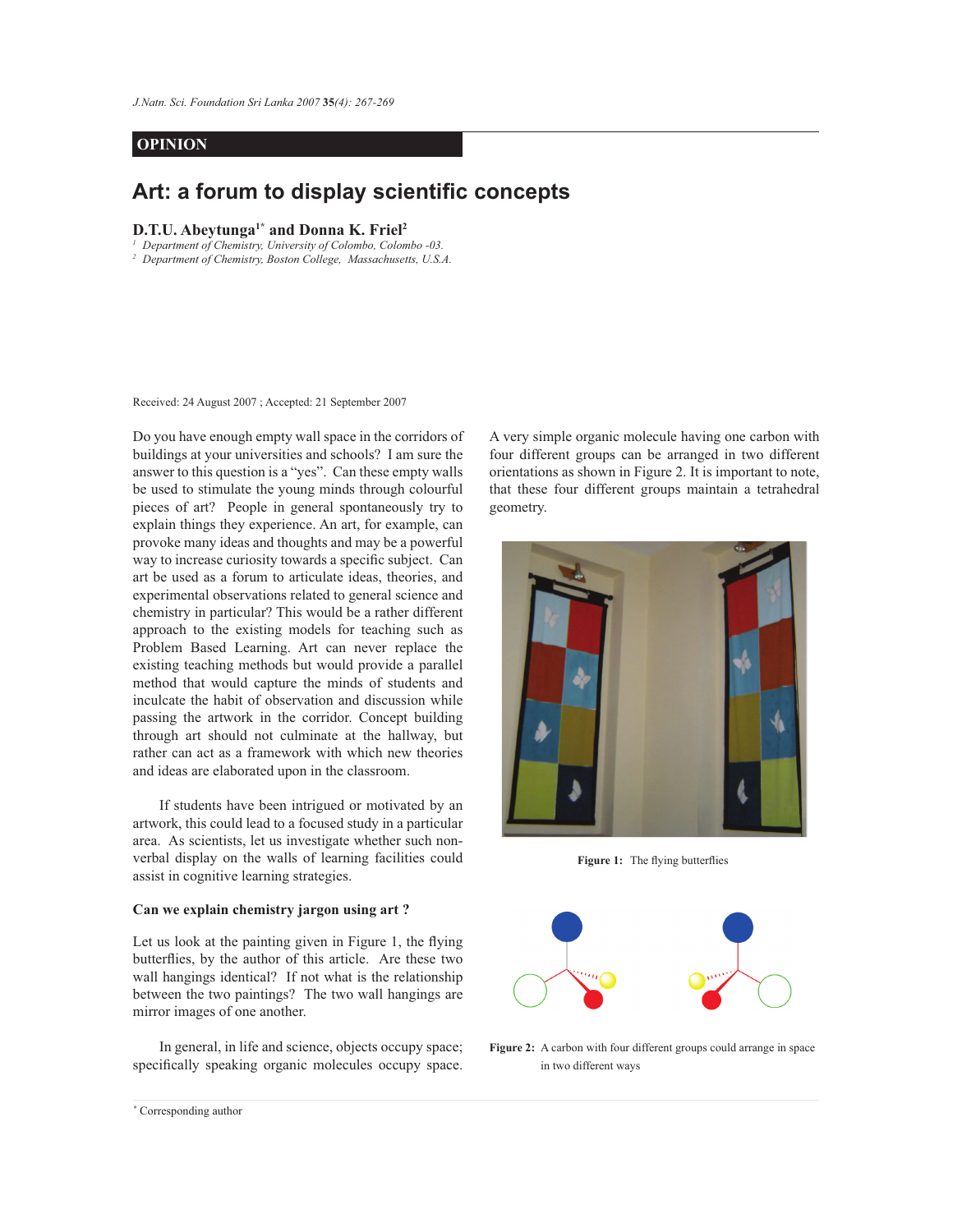Can we superimpose the two molecules in Figure 2? No, they are non-super imposable mirror images. This relationship is called enantiomerism. The individual molecules in Figure 2 are called enantiomers. This word is derived from the Greek word "enantio", meaning opposite.

 This relationship of enantiomerism is of utmost importance in all living systems as one enantiomer can behave quite differently than the other. For example, the amino acid (+)-leucine (one enantiomer) has a sweet taste where as (-)-leucine (the other enantiomer) has a bitter taste.

 Would the above painting be of any use, if it is hung outside a lecture hall where organic chemistry is taught to undergraduate students? Can we use similar paintings to assist students to comprehend other concepts in science?

#### **Art O' Spectroscopy**

Spectroscopy is a wonderful technique invented by scientists to unravel molecular architecture of simple and complex molecules. A very popular technique used in structure elucidation, is called Nuclear Magnetic Resonance Spectroscopy (NMR Spectroscopy). A common technique of NMR Spectroscopy is called <sup>1</sup>H-<sup>1</sup>H COSY, a 2-D NMR technique which allows one to extract information regarding proton connectivity based on spin-spin coupling of neighboring protons. Figure 3 depicts a COSY spectrum of a simple organic molecule in the form of a piece of art (designed and painted by the author in 2005). Those students who have studied



**Figure 3**: The flower garden

spectroscopy can solve this structure of the organic molecule using the explanation given below. Again what if we post this piece of artwork in an environment where ideas of molecular structure and NMR Spectroscopy are discussed. Would this puzzle provide positive attractive stimulation for those who are familiar with spectroscopic techniques?

 The diagonal and the off diagonal peaks are given as flowers. The number of leaves in the left most wine gives the number of protons in the molecule. The number of leaves in the next gives the number of carbons in the molecule. In spectroscopic terms these wines could be considered as T1 noise. There is one oxygen in the unknown and it is depicted as a bug in the garden. In a COSY spectrum this may be an artifact. The  $v_2$  axis is given at the bottom. The number of protons under each peak can be obtained by counting the number of leaves in each plant.

The solution to the COSY exercise is 3-heptanone.

The examples stated above are in correlation with organic chemistry; however, art is not limited to a specific area.

### **Can a painting be used to express the idea of binary numbers ?**

 Binary numbers is a concept in mathematics, which can easily be illustrated using an art work. Binary numbers can be used to represent any number by using only 2 digits: 0 and 1. Each digit "1" in a binary number represents a power of two and each "0" represents zero. Here is a very simple description of binary arithmetic.

| $1111 = 2^3 + 2^2 + 2^1 + 2^0 = 8 + 4 + 2 + 1 = 15$ |  |  |
|-----------------------------------------------------|--|--|
| $0101 = 0 + 2^2 + 0 + 2^0 = 0 + 4 + 0 + 1 = 5$      |  |  |
| $1010 = 2^3 + 0 + 2^1 + 0 = 8 + 0 + 2 + 0 = 10$     |  |  |

 To represent bigger whole numbers (integers) more places (bits) in the binary number (e.g.  $10000001 = 129$ ) are needed. This concept is used every day in storing information in computer hardware. How can we express the concept of binary numbers on a painting? The two digits "1" and "0" can be easily depicted by using two different colors. Let us say "1" is black and "0" is white. This conceptual idea is demonstrated in the following fabric painting "The blossoming child" designed and painted by author in 2004 (Figure 4).



**Figure 4***:* The blossoming child